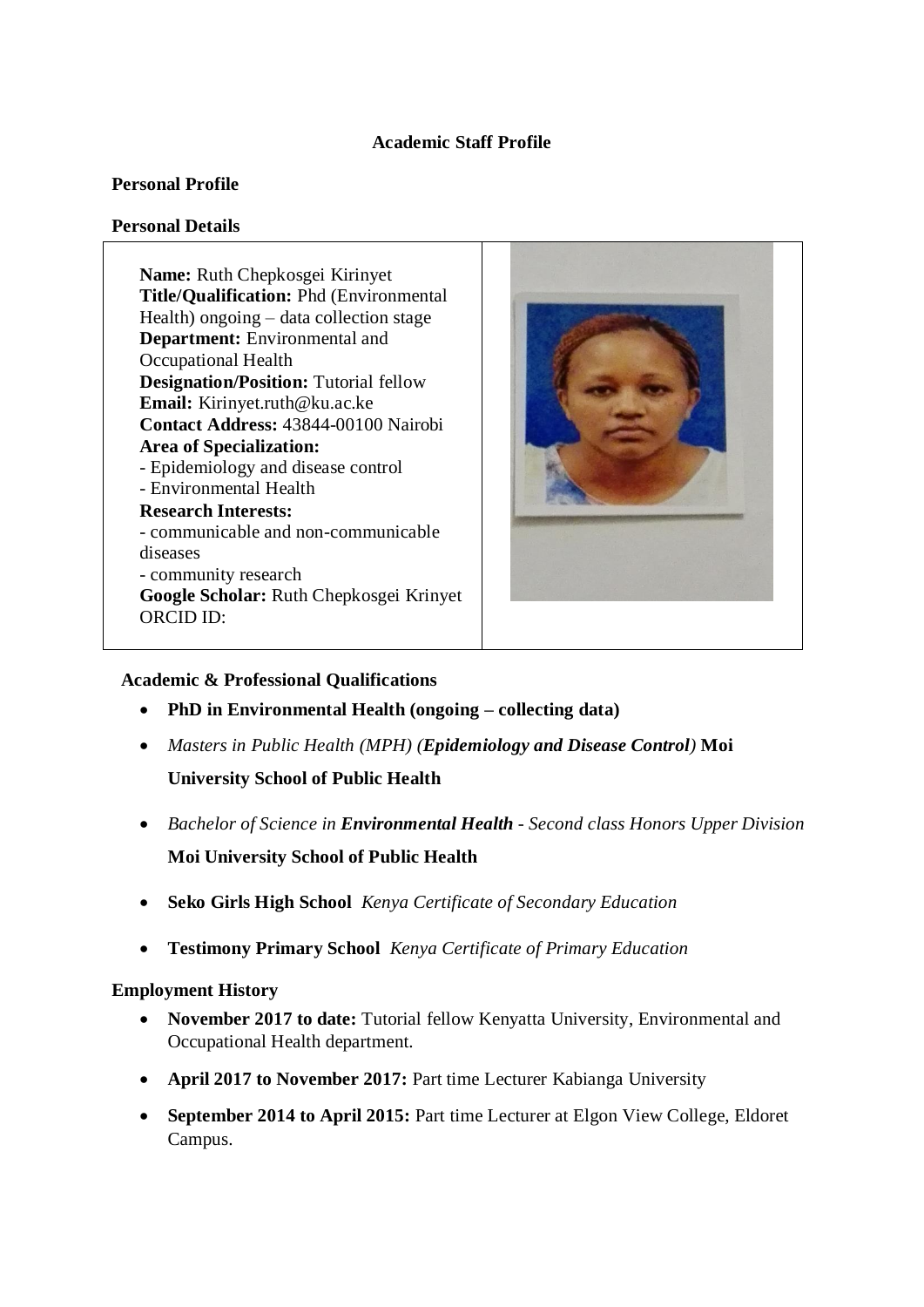- **September 2013 to April 2014:** Part Time Lecturer at Mount Kenya University, Eldoret Campus.
- **January 2013 to September 2013:** Part Time Lecturer at Laikipia University, Eldoret Campus.

# **Publications**

## **Referred Journals**

- [Factors associated with Schistosomiasis control measures in Mwaluphamba Location,](javascript:void(0))  [Kwale County, Kenya](javascript:void(0)) A Juma, AKS Ng'etich, V Naanyu, A Mwangi, RC Kirinyet Healthcare in Low-resource Settings 9 (1)
- [Assessment of malaria reporting and epidemic preparedness systems in health](javascript:void(0))  facilities [in Eldoret West District, Uasin Gishu County, Kenya](javascript:void(0)) RC Kirinyet, AS Ng'etich, A Juma Journal of public health in Africa 7 (1)

### **Other Publications**

 [A systematic review on improving implementation of the revitalised integrated](javascript:void(0))  [disease surveillance and response system in the African region: A health workers'](javascript:void(0))  [perspective](javascript:void(0)) AKS Ng'etich, K Voyi, RC Kirinyet, CM Mutero PloS one 16 (3), e0248998

### **Research**

 **2011:** Carried out a research on: *The Assessment of malaria surveillance in health facilities in Eldoret West District, Uasin Gishu County, Kenya.*

## **Conferenced/Workshops/Seminars Attended**

#### **Workshops Attended**

• Christian and Scientific Association of Kenya workshop on Science and Religion 14<sup>th</sup> to 16<sup>th</sup> August 2019

#### **Seminars Attended**

 Quality Management System seminar on Risk management at Kenyatta University ,2019

#### **Community Service and Other Engagements**

- Participated in Malaria Mass Net distribution by Population Services International as an official
- Participated in community strategy activities in Uasin Gishu County
- Clean up and sanitation activities to mark work Environment day

## **Affiliation of Professional Bodies**

- Licensed Public Health Officer under the Public Health Officers and Technicians Council of Kenya (PHOTC)
- **Member of Environmental and Public Health Association of Kenya (EPHAK)**